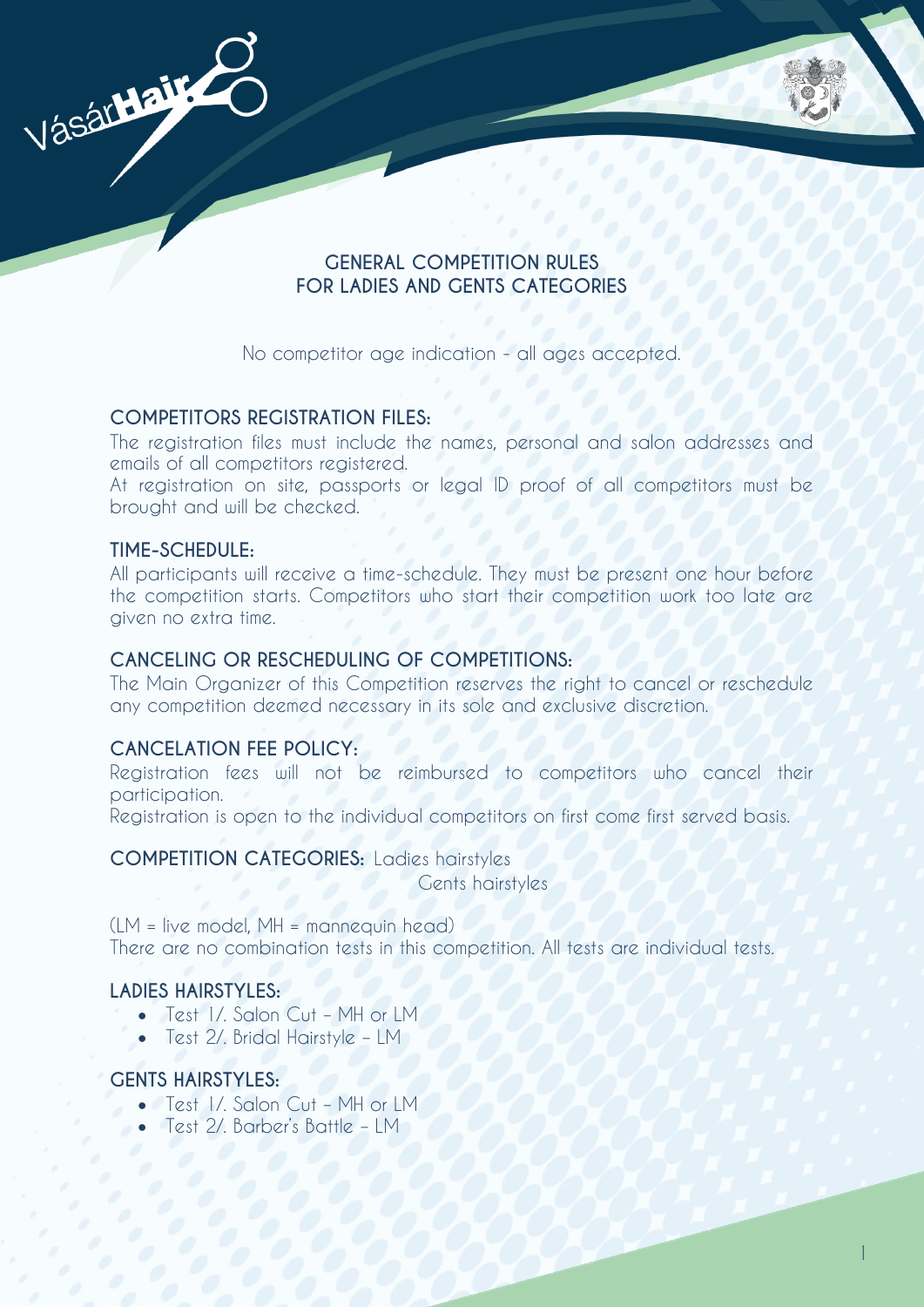

#### **MANNEQUIN HEAD PRESENTATION:**

During jurification, the mannequin heads can be placed on their supports fixed on the dressing tables or can be left on the tripods (at the competitor's choice). It is not allowed to leave tools or other objects on the dressing tables.

#### **LIVE MODELS PRESENTATION:**

During jurification, models can be placed next to the mirrors. It is not allowed to leave tools or other objects on the working tables.

#### **PENALTY POINTS – LADIES, GENTS:**

Make-up: Any inappropriate make-up in the Gents Section may be interpreted as a recognition sign to jurors and will be penalized.

Clothing: Models' / mannequin heads' clothing must be neutral and show no signs of any kind (logos, designer names, etc).

During the competition it is not allowed for the models to help the competitors!

The minimum base is 3 penalty points per infraction, 3 penalty points for not observing the stop instruction! - Every time the Wise Men notice an infraction, subject or not to penalization, they must inform the General Commissioner, who will take a photo of the infraction, which may serve as a proof later on that the penalization was justified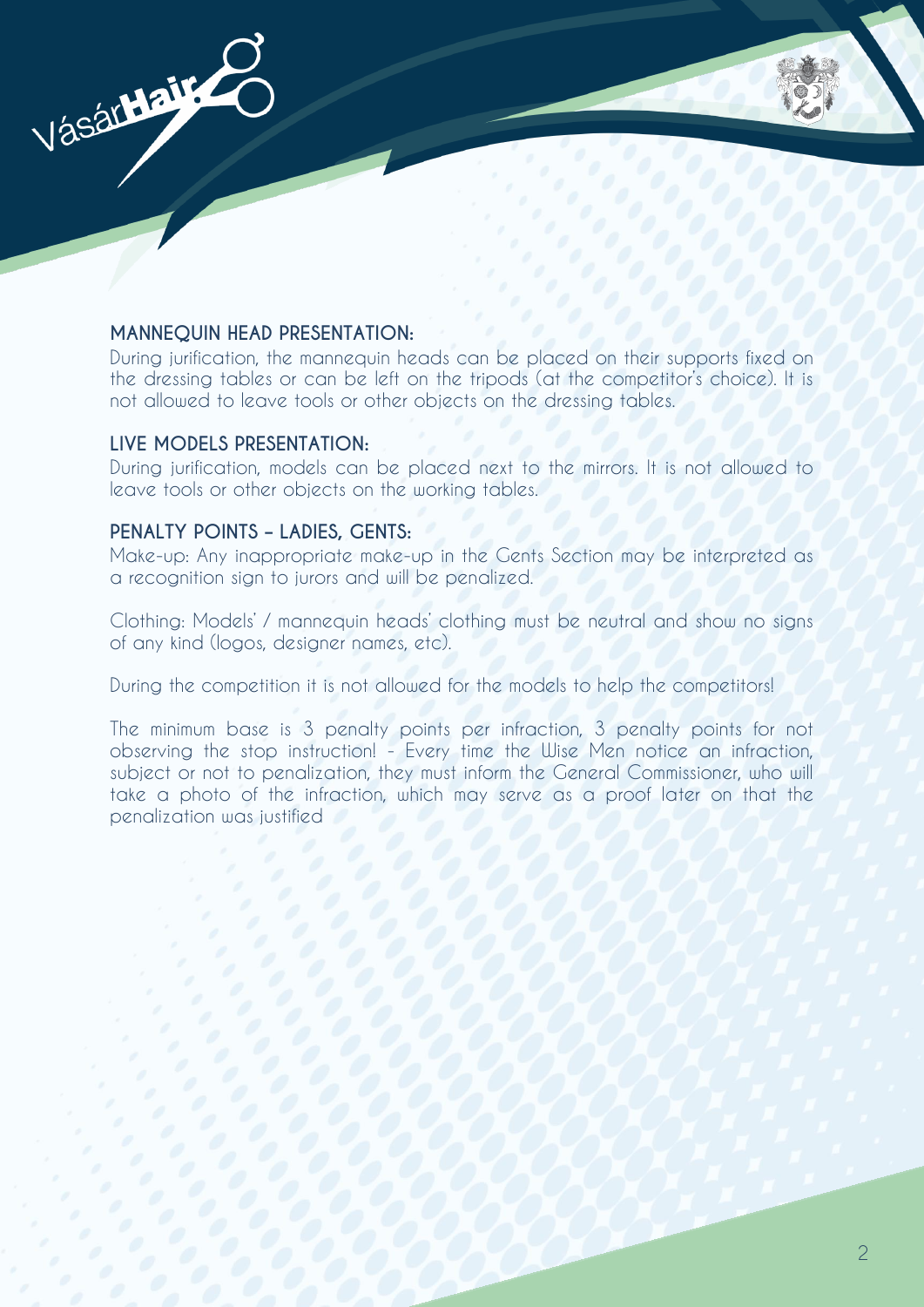

# **GENTS** 1. Test

# **Salon Cut (commercial)**

*Live model or mannequin head*

The competitors proceed to the assigned working stations with their mannequin heads'/ model's hair wet. The use of products before the haircut are forbidden. The competitors will be asked to move away from their mannequin heads/models and wait on the side of the competition floor. The Wise Men will check if the mannequin heads are wet. Mannequin heads that are not wet will be wet by the Wise Men. The General Commissioner will call the competitors back to their mirrors and start the competition.

The styling portion must be done only by hand, no other tools are allowed in that period. The finished style must be masculine and commercial. Hair colors must be harmoniously integrated.

- **1. Length:** The hair length from the occipital area the must be 4 cm or longer. The top must be a minimum of 6 cm. The hair length from the perimeter sides and back below the occipital area down to the nape must be a minimum of 4 cm, except the side-burns (before the competition starts).
- **2. Cutting tools:** All cutting tools are allowed within the 13 minutes.
- **3. Styling:** The styling portion must be done only by hand within the 7 minutes. Blow-dryers, brushes, combs and all other tools are forbidden in that period.
- **4. Extensions:** Hair extensions are forbidden.
- **5. Products:** Fixing products can be used only at the finish of the style (wax, gel, sprays). Use before the start of the test is forbidden.
- **6. Color:** A maximum of 3 harmonious transition of color shades can be used. Allowed colors: white, black, brown, red, blond and silver. All other colors are forbidden.
- **7. Make-up:** Any make-up that is not considered normal by the Wise Men will be penalized.
- **8. Clothes:** Off subject clothes will be penalized.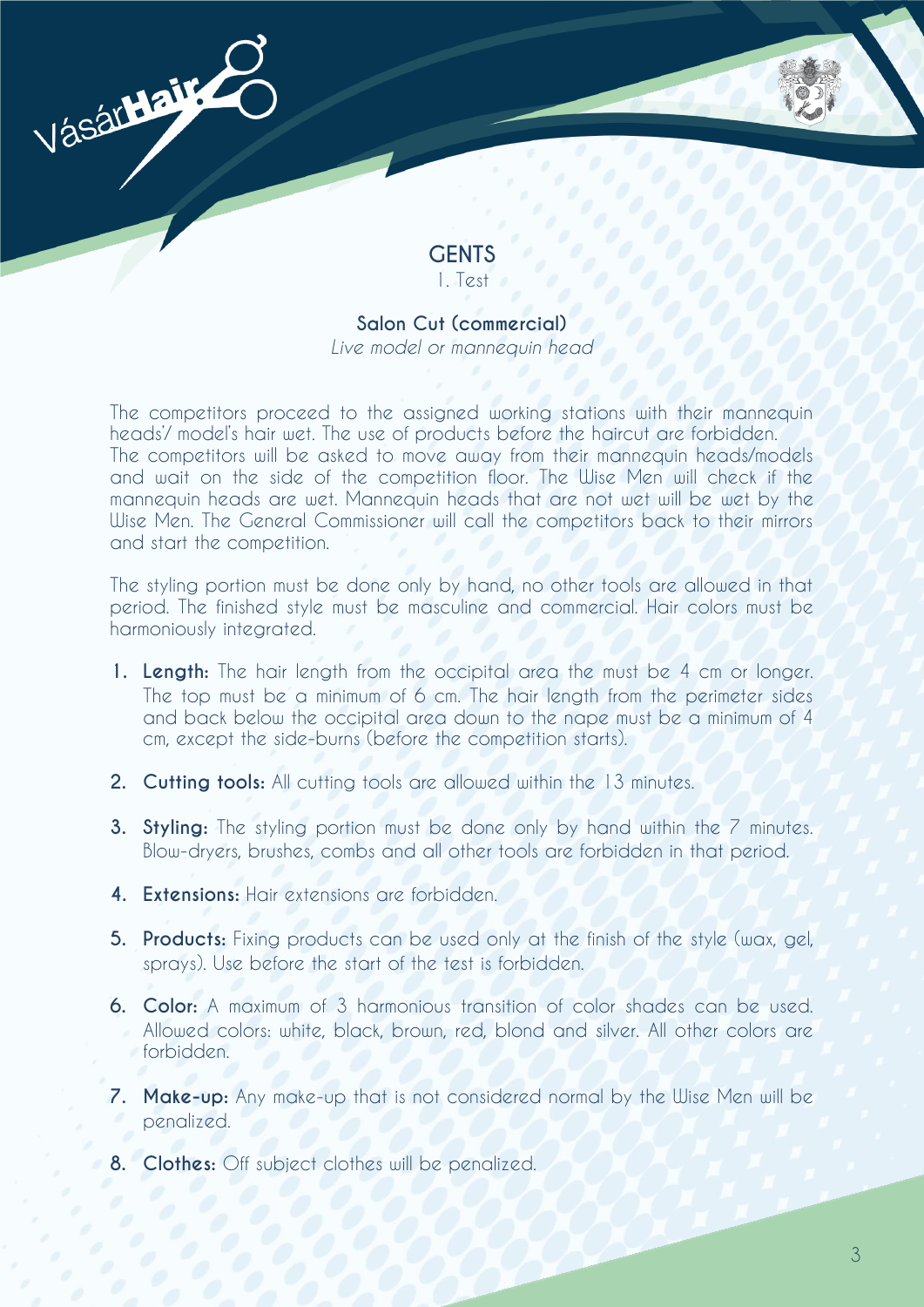- **9. Jury:** The Jury will judge the general impression of the cut, style and color. When judging, the judges must be able to see the complete hairstyle, including the top. If this is not the case, the stewards will put the mannequin holders lower.
- **10. Time:** Total 20 minutes = 13 minutes for the cut, (stop) continue with additional 7 minutes for styling by hand. All tools are forbidden. (3 additional minutes will be granted for dressing the mannequin head after the announcement by the General Commissioner. No additional time will be given. Competitors who do not respect this rule will be penalized by 5 points).
- **11. Scores:** Maximum: 30 points Minimum: 25 points

Vásár**Hair**